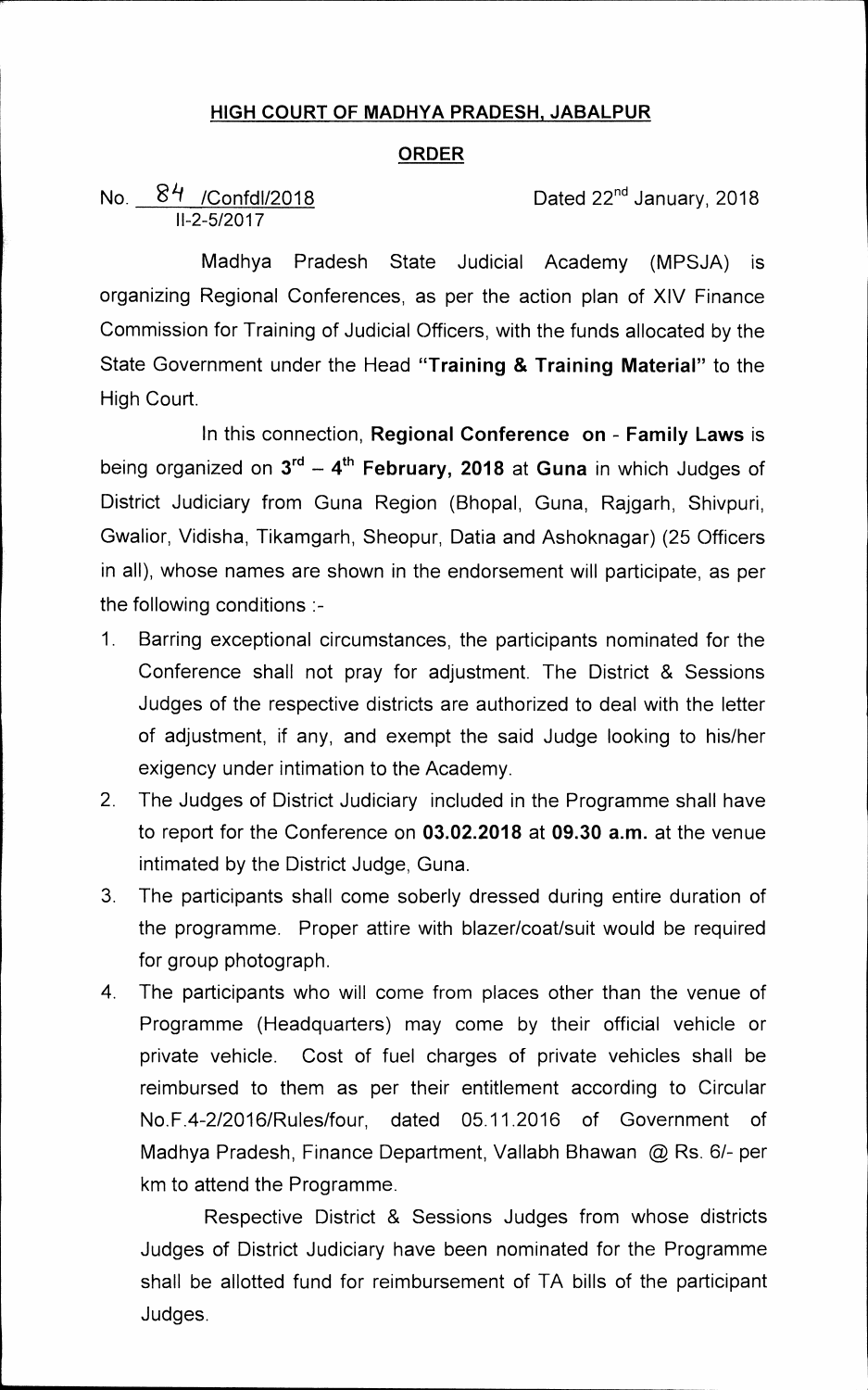- **5. District & Sessions Judge, Guna has to provide all logistic support like arranging public address system, conference hall having capacity to accommodate at least 25 Judicial Officers etc. required for conducting the said Conference, stay arrangements of the participants/Officers & Staff of MPSJA, catering services, etc.**
- **6. During the Conference, breakfast, working lunch and tea twice with light snacks and dinner on the first day of the programme shall be served. On second day, breakfast, working lunch and tea twice with light snacks will be provided. The outstation participants shall be provided dinner packs, only on prior request.**
- **7. Stay arrangement shall be provided on single/ twin sharing basis for the participants.**
- **8. The District Judge may utilize the services of two of the Judges from District Judiciary for logistic support and they shall be paid remuneration of Rs.2,000/- per head per workshop and the District Judge shall be paid remuneration of Rs.2,500/- for guidance and providing logistic support, which shall be adjusted towards their honorarium paid as guest faculty.**
- **9. Judges of District Judiciary at Regional headquarters or from other places, whose services are utilized as Guest Faculty for the purpose of Programme, shall be paid honorarium as per High Court Order, dated 26.08.2016.**

BY ORDER OF HON'BLE THE CHIEF JUSTICE

**SHRIVASTAVA) PRINCIPAL REGISTRAR (EXAM)** 

**Endt. No.** *85* **/Confd1/2018 Dated 22nd January, 2018 11-2-5/2017 Copy forwarded to :-** 

- **1 The Deputy Controller, Govt. Central Press, Arera Hills, Habibganj, Bhopal-6 for publication in the next issue of the M.P. Gazaette**
- **2 The Principal Secretary, Govt. M.P. Law & Legislative Affairs Department,**  1<sup>st</sup> Floor, Vindhyachal Bhawan, Bhopal, Pin 462 006, for information.
- **3 The Accountant General, (I), M.P. Gazetted Audit Department, Gwalior, for information.**
- **4 The Accountant General, (II), Gwalior, for information.**
- **5.**
- **1. Shri Yogesh Dutta (Shukla), I Addl. Principal Judge, Family Court, Bhopal**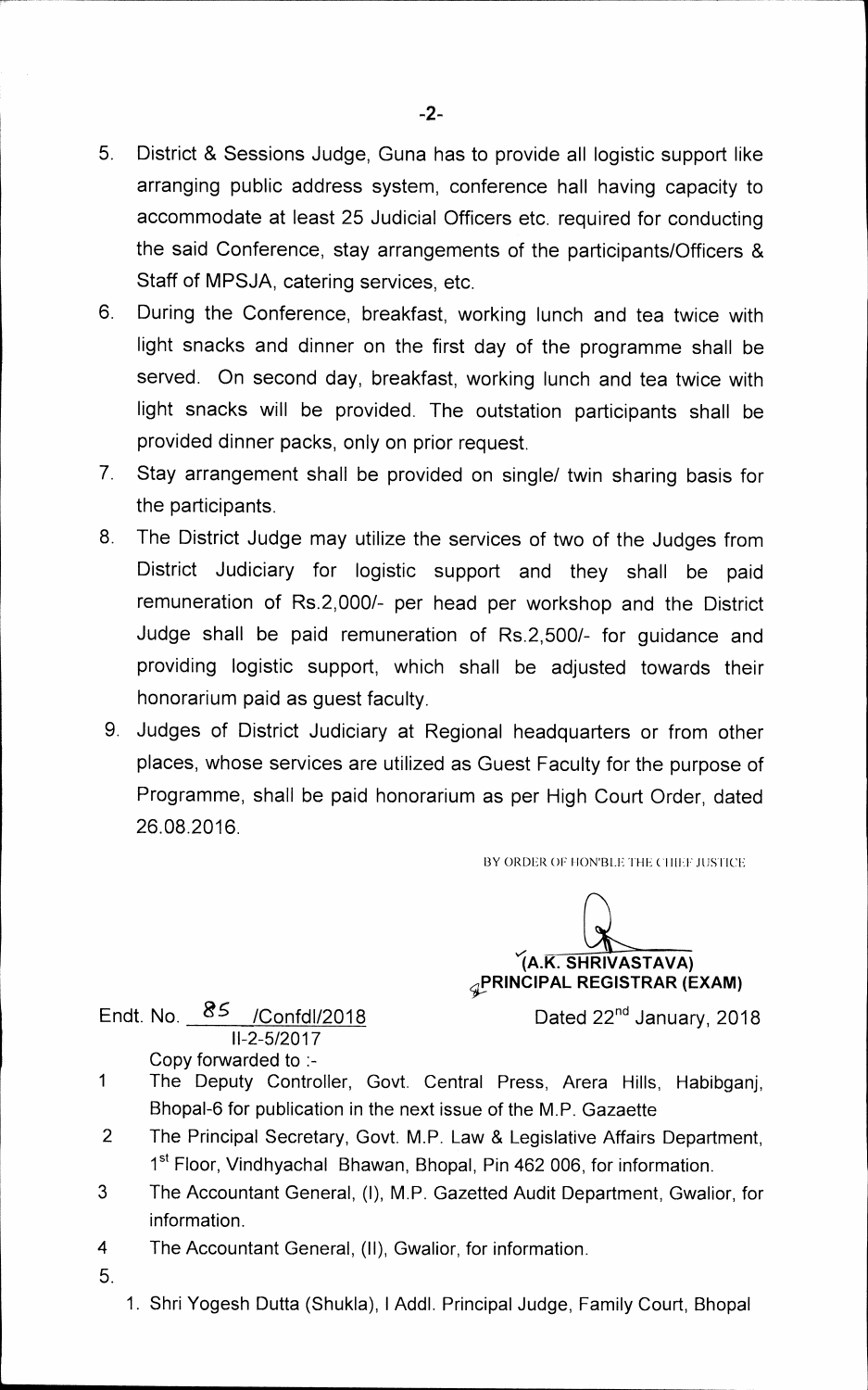**-3** 

- **2. Ku. Bhavna Sadho, II Addl. Principal Judge, Family Court, Bhopal**
- **3. Shri Pramod Kumar Agrawal, Principal Judge, Family Court, Guna**
- **4. Shri Rajeev Apte, Principal Judge, Family Court, Rajgarh**
- **5. Shri Pavan Kumar Sharma, Principal Judge, Family Court, Shivpuri**
- **6. Shri Gunwant Singh Saluja, Principal Judge, Family Court, Gwalior**
- **7. Shri Sanjay Kumar Dwivedi, Addl. Principal Judge, Family Court, Gwalior**
- **8. Shri Mohan P. Tiwari, Principal Judge, Family Court, Vidisha**
- **9. Shri Anil Kumar Agrawal, ADJ, Narsinghgarh, District Rajgarh**
- **10. Shri Sanjeev Shrivastava, II ADJ, Basoda, District Vidisha**
- **11. Shri Ram Prasad Sonkar, I ADJ, Niwari, District Tikamgarh**
- **12. Shri Ashok Kumar Sharma (Jr.1), ADJ, Sarangpur, District Rajgarh**
- **13. Shri Anoop Kumar Tripathi, ADJ, Karera, District Shivpuri**
- **14. Shri Ajay Kumar Taylor, ADJ, Vijaypur, District Sheopur**
- **15. Shri Thakurdas, ADJ, Seodha, District Datia**
- **16. Shri Vijay Singh Kawcha, ADJ, Chachoda, District Guna**
- **17. Shri Hitendra Dwivedi, I ADJ, Datia**
- **18. Shri Rupesh Sharma, I ADJ, Dabra, District Gwalior**
- **19. Shri Masood Arshad Khan, II ADJ, Biaora, District Rajgarh**
- **20. Shri Vipin Kumar Lavania, X ADJ, Bhopal**
- **21. Shri Arvind Pratap Singh Chouhan, I ADJ, Mungaoli, District Ashoknagar**
- **22. Shri Manoj Kumar Tiwari (Jr.), I ADJ, Jatara, District Tikamgarh**
- **23. Shri Sanjay Goyal, ADJ, Pichhore, District Shivpuri**
- **24. Shri Rajendra Singh Thakur, II AJ to I ADJ, Ashoknagar**
- **25. Shri Alok Mishra, II ADJ, Vidisha**

## **With a direction to participate in the Regional Conference to be organized on 3rd — 4th February, 2018 at Guna.**

- **6. The District & Sessions Judge, Bhopal/ Guna/ Rajgarh/ Shivpuri/ Gwalior/ Vidisha/ Tikamgarh/ Sheopur/ Datia/ Ashoknagar for information and necessary action.**
- **7. Budgetary allocation of Rs.2,30,000/- will be made to the District & Sessions Judge, Guna vide a separate order of the High Court to meet the expenses of Regional Conference on 03.02.2018 & 04.02.2018 (Saturday & Sunday).**
- **8. Budgetary allocation for reimbursement of TA/ Fuel expenses of participant Judges from the respective districts will be made to the District and Sessions Judge, Bhopal/ Guna/ Rajgarh/ Shivpuri/ Gwalior/ Vidisha/ Tikamgarh/ Sheopur/ Datia/ Ashoknagar vide a separate order of the High Court.**